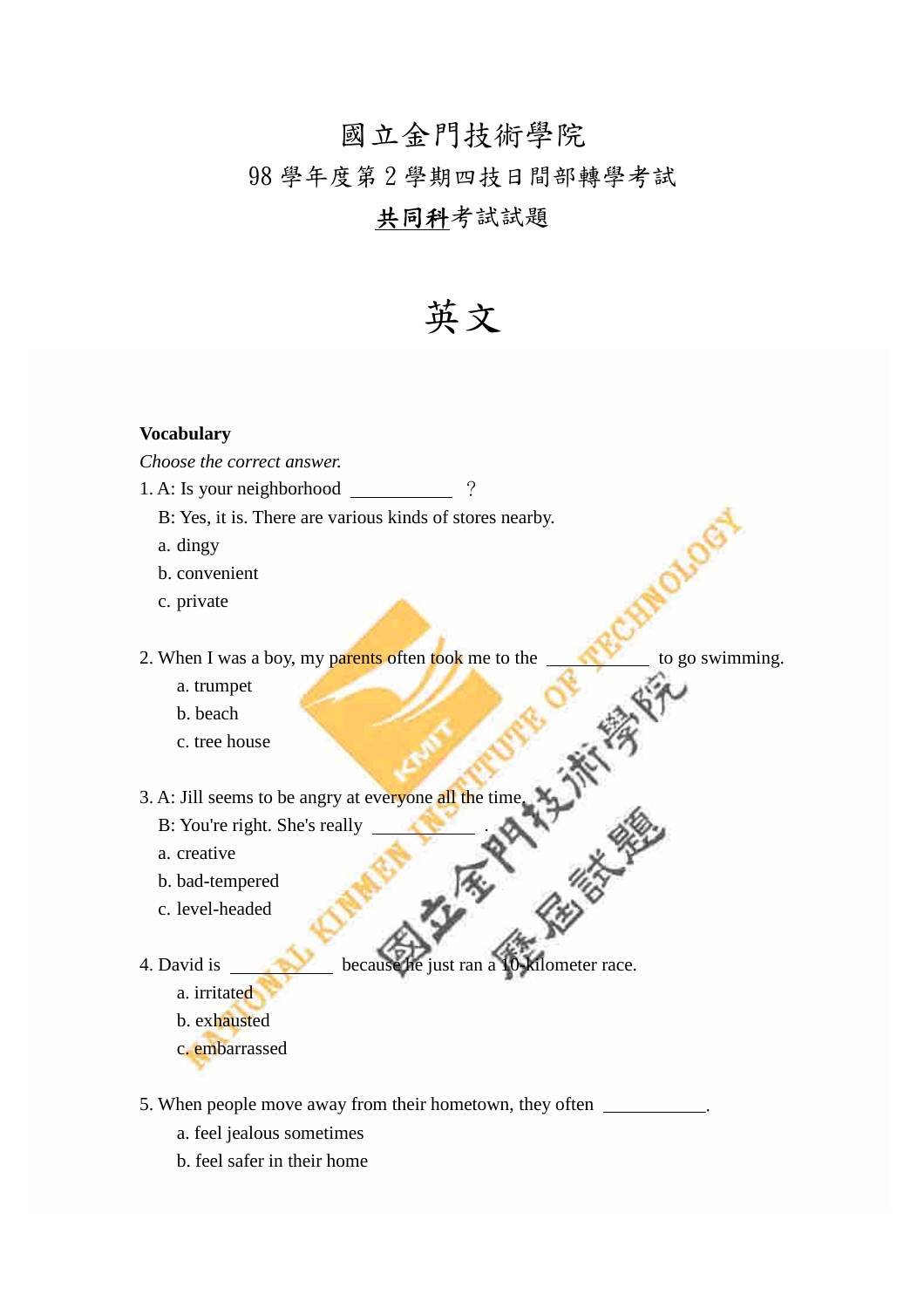- c. lose touch with old friends
- 6. Excuse me. Is it far to the train .
	- a. station
	- b. space
	- c. lane

7. During the Chinese New Year celebrations you can hear very loud .

- a. dancing
- b. fireworks
- c. flowers

8. You need plenty of hot water to \_\_\_\_\_\_\_\_\_\_\_\_\_\_\_\_ potatoes.

- a. barbecue
- b. boil
- c. bake

9. My sister likes to **potation** potatoes in hot oil.

- a. fry
- b. steam
- c. barbecue

10. This isn't my mess. I'm not going to

- a. take it up
- b. turn it up
- c. clean it up

## **Grammar**

11. A: I spilled coffee in a business meeting. What would you have done differently?

大学生

- B: I more careful.
- a. would have been
- b. would have spilled
- c. wouldn't have spilled

12. A: What would your mother say if you dyed your hair green?

- B: If I dyed my hair green, my mother \_\_\_\_\_\_\_\_\_\_\_\_\_\_\_ scream.
- a. must
- b. could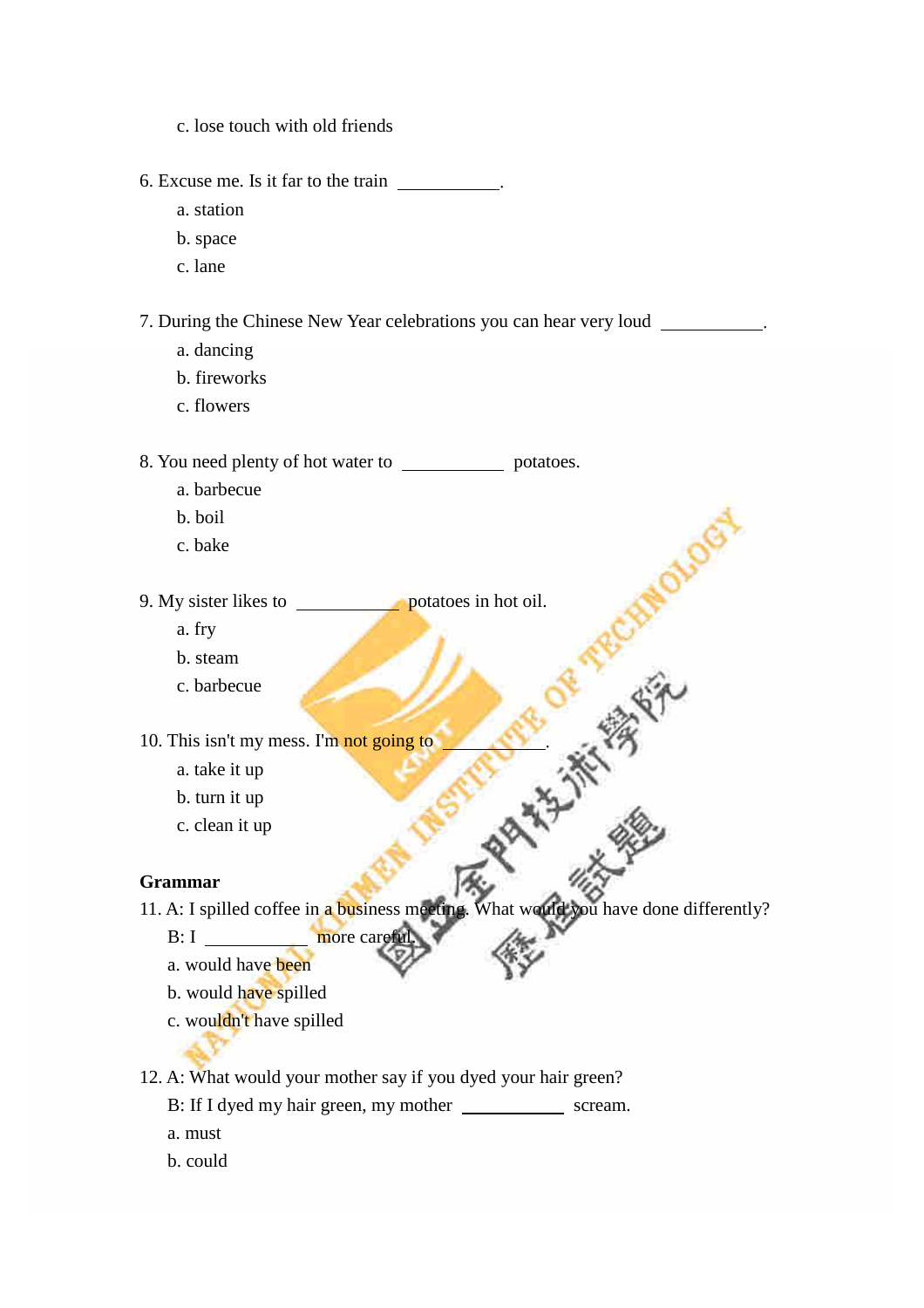c. would

13. Sometimes I just want to watch an movie that I don't need to think about too much.

- a. interested
- b. amused
- c. amusing
- 14. A: Bobby! Your room is a mess!
	- B: Don't worry, Mom.
	- a. I'll pick my toys
	- b. I'll pick up them
	- c. I'll pick up my toys
- 15. A: Has Greg ever tried fish head curry?
	- B: Yes, he \_\_\_\_\_\_\_\_\_\_\_\_. He tried it in Singapore.
	- a. has
	- b. did
	- c. was

16. You call and make a hotel reservation. It can be difficult to find rooms on the weekend.

- a. 'd better
- b. don't need to
- c. don't have to
- 17. A: Which student won the award?

B: The one wrote the best essay won it.

- a. that
- b. when
- c. she

18. I don't want to buy that house. It costs money.

- a. just as much
- b. too much
- c. too many

19. The Day of the Dead is Mexicans remember their ancestors. a. the time when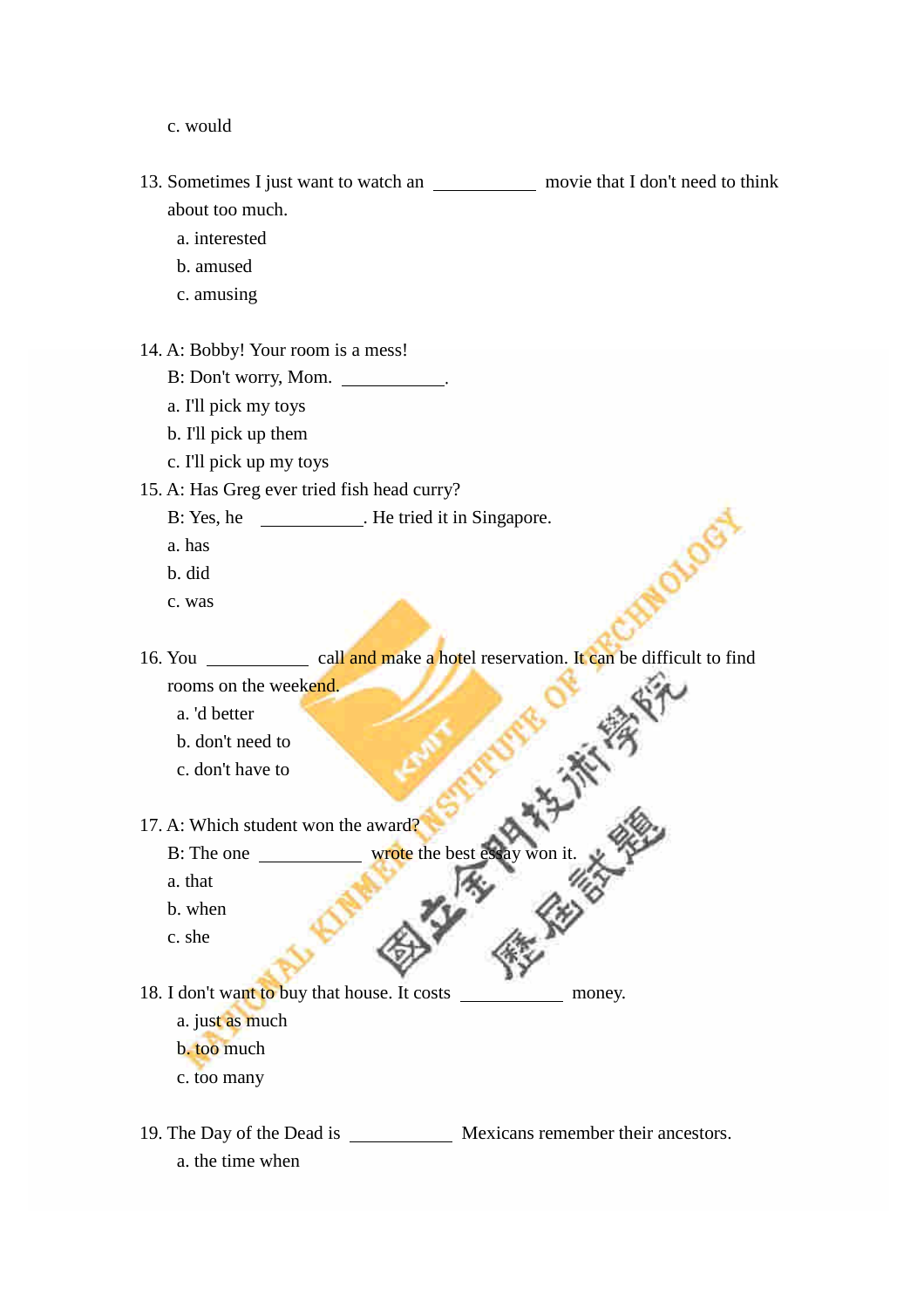- b. time when
- c. a time of

20. A: Can I use your computer?

B: Yes, but be careful with the mouse. It's a new one.

RCHIP

- a. be sure of
- b. remember to
- c. don't remember to

21. A: This food is terrible.

- B: Oh, I'm sorry. I'm not good cooking.
- a. at
- b. on
- c. for

22. A: Did you borrow any money from the teacher?

- B: No, I .
- a. haven't
- b. don't
- c. didn't
- - a. is produced
	- b. produces
	- c. has produced by
- 23. A lot of cheese<br>
a. is produced<br>
b. produces<br>
c. has produced by<br>
24. A: Did Mark move to Canada?<br>
B: Yes, he<br>
a. does<br>
b. didn't<br>
c. did 24. A: Did Mark move to Canada?
	- B: Yes, he .
	- a. does
	- b. didn't
	- c. did
- 25. Today, more and more people their trash. a. do recycling b. are recycling
	- c. used to recycle
- 26. A: What would you do if you could talk to animals?
	- B: If I could talk to animals, I create a great TV show.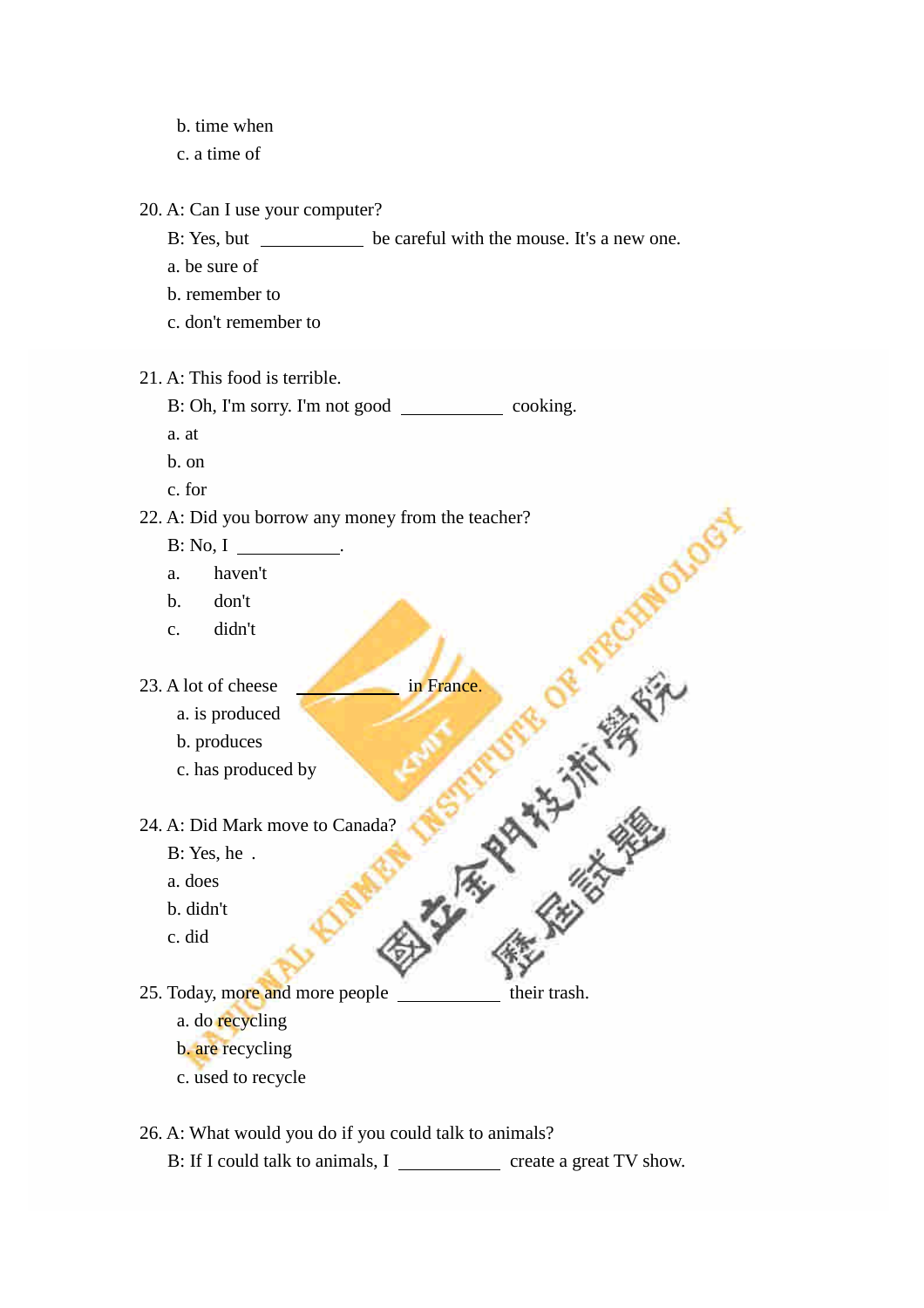- a. maybe
- b. possibly
- c. would

27. Bill's parents were living in Chile when he .

- a. was born
- b. was being born
- c. has been born

28. In my culture, Sunday is nobody works..

- a. a day of
- b. the day when
- c. a day to

## 29. A: Did you a beard?

- B: Yes I did.
- a. used to have
- b. use to had
- c. use to have

30. Do you know how

- a. is John tall
- b. John is tall
- c. tall John is

#### **Reading**

#### **Seven-five-three festival**

*Read and answer the questions.*

In Japan, children who are three, five, or seven years old are believed to be very lucky. On November 15 of each year, there is a kind of "birthday" festival for families who have children of this age. This children's festival is called *Shichi-go-san*, or seven-five-three.

**HALLAS** 

Children wear their best clothes on this day. Some wear Western dresses and suits, but most wear traditional *kimonos* (for girls) and haori jackets (for boys). Each child carries a long paper bag decorated with pictures of pine trees, a tortoise, and a special bird. These are symbols of long life. The children then go with their families to a shrine, where the parents give thanks for the children and ask for their future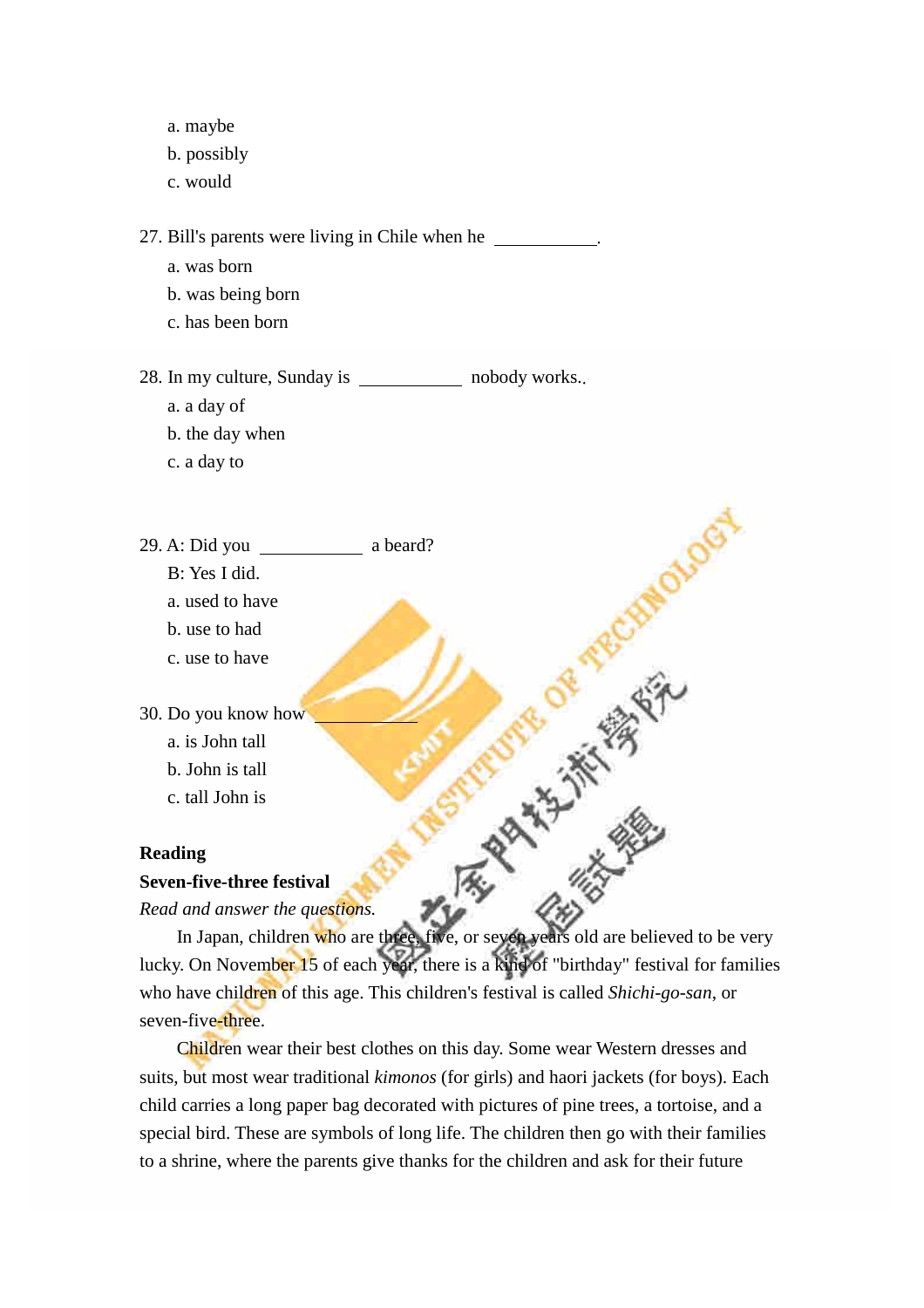health and long life. Before they leave, children fill the paper bags with toys and a special candy called thousand-year candy that symbolizes long life.

When the families return home, family and friends come and visit to celebrate the children's "birthday." The children share their candy, and the visitors often give them gifts in return. Then everyone has a special meal.

- 31. Why do Japanese children three, five, and seven years old celebrate on November 15 each year?
	- a. People think children of this age are lucky.
	- b. Their birthday is November 15.
	- c. Their families want to go to a festival.
- 32. What do most children wear to celebrate *Shichi-go-san*?
	- a. Boys wear suits and girls wear dresses.
	- b. They wear traditional Japanese clothing.
	- c. They wear clothing decorated with pine trees and birds.
- 33. What do families give children to celebrate *Shichi-go-sanl*
	- a. candy, toys, and gifts
	- b. toys and plastic bags
	- c. toys, gifts, and special birds

#### **Groceries at your door**

#### *Read and answer the questions.*

Busy people in U.S. cities are taking advantage of a new type of grocery shopping. All you have to do is point and click, and your groceries are delivered right to your door! Internet grocery shopping got its start with companies such as Urban Fetch, which was a Web-based service you could use to order just about anything. If you wanted Chinese food from your favorite restaurant across town, you could call Urban Fetch to order it and pick it up for you.

RCHIV

Soon, companies saw a need for online grocery shopping. Busy urban professionals wanted the convenience of having someone else do their shopping. Now, companies such as Fresh Direct deliver packaged foods as well as fresh produce to your door within hours. You just have to go online and place your order. And it's not expensive - the food prices compare well with some of the nicer grocery stores.

The disadvantage of companies such as Fresh Direct, consumers say, is that you aren't able to choose your own produce. For people who like to squeeze a melon before they buy it, this is a problem. Another problem is that you have to be home to receive a delivery. For example, if you have to work late, you might miss a delivery.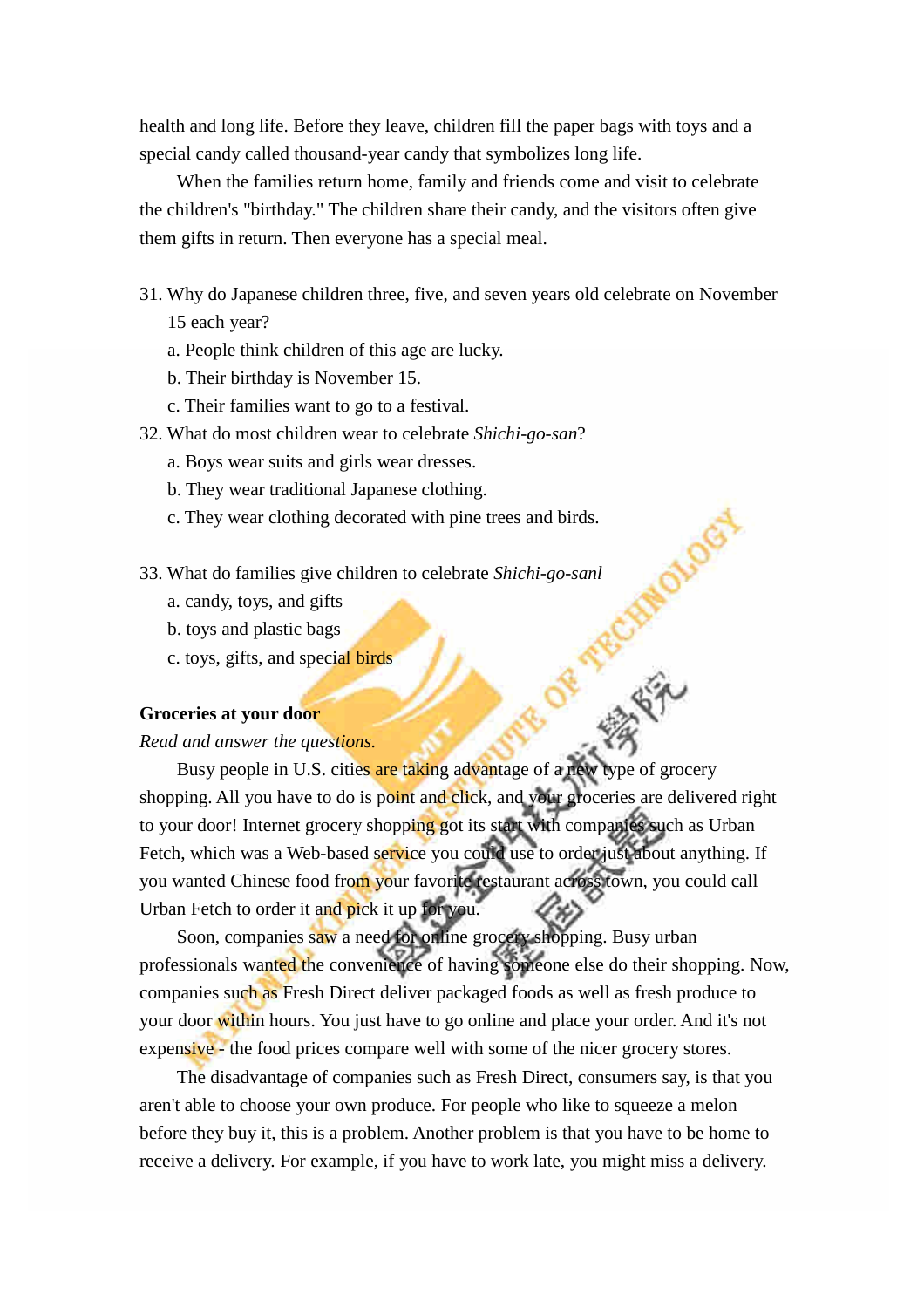Internet grocery shopping isn't for everyone, but the success of companies like Fresh Direct shows that it works for a lot of people.

34. How do companies such as Fresh Direct work?

- a. You place your grocery order online and they deliver it.
- b. You choose your groceries at a store and someone delivers them later.
- c. You have your groceries delivered to your office.
- 35. Do online grocery companies deliver fresh fruits and vegetables?
	- a. No, you must pick them up yourself.
	- b. No, they deliver only packaged foods.
	- c. Yes, but someone else chooses them for you.
- 36. Hat is a disadvantage of online grocery shopping?
	- a. You have to pay a lot of money.
	- b. They deliver only in the evening.
	- c. You might miss a delivery.

#### **Making new friends**

## *Read and answer the questions.*

What would you do if you had to live alone in an unfamiliar place? Living in a foreign country can be lonely and scary, so here are some tips to help you adjust.

MOVOGY

Meeting new people is hard. Meeting new people in an unfamiliar city is even harder! A few ways to meet people are signing up for a class, getting to know your neighbors, going to a place where locals your age hang out, and participating in clubs or discussion groups in your new city. Avoid places where people from your own country hang out. Those places are OK if you are feeling homesick, but meeting locals is better for adjusting to your new home. Spending time with locals also helps you get practice in the new language.

Ask lots of questions. People like to talk about their culture. And many locals will be curious about your culture, too. Remember: Don't be afraid to talk to people, even if you don't speak the language well. You'll probably find that people are eager to talk to you!

37. What should you do to meet new people in an unfamiliar place?

- a. Live alone.
- b. Participate in a discussion group or join a club.
- c. Go to places where you'll find people from your own country.
- 38. What should you NOT do when trying to meet new people in a foreign country?